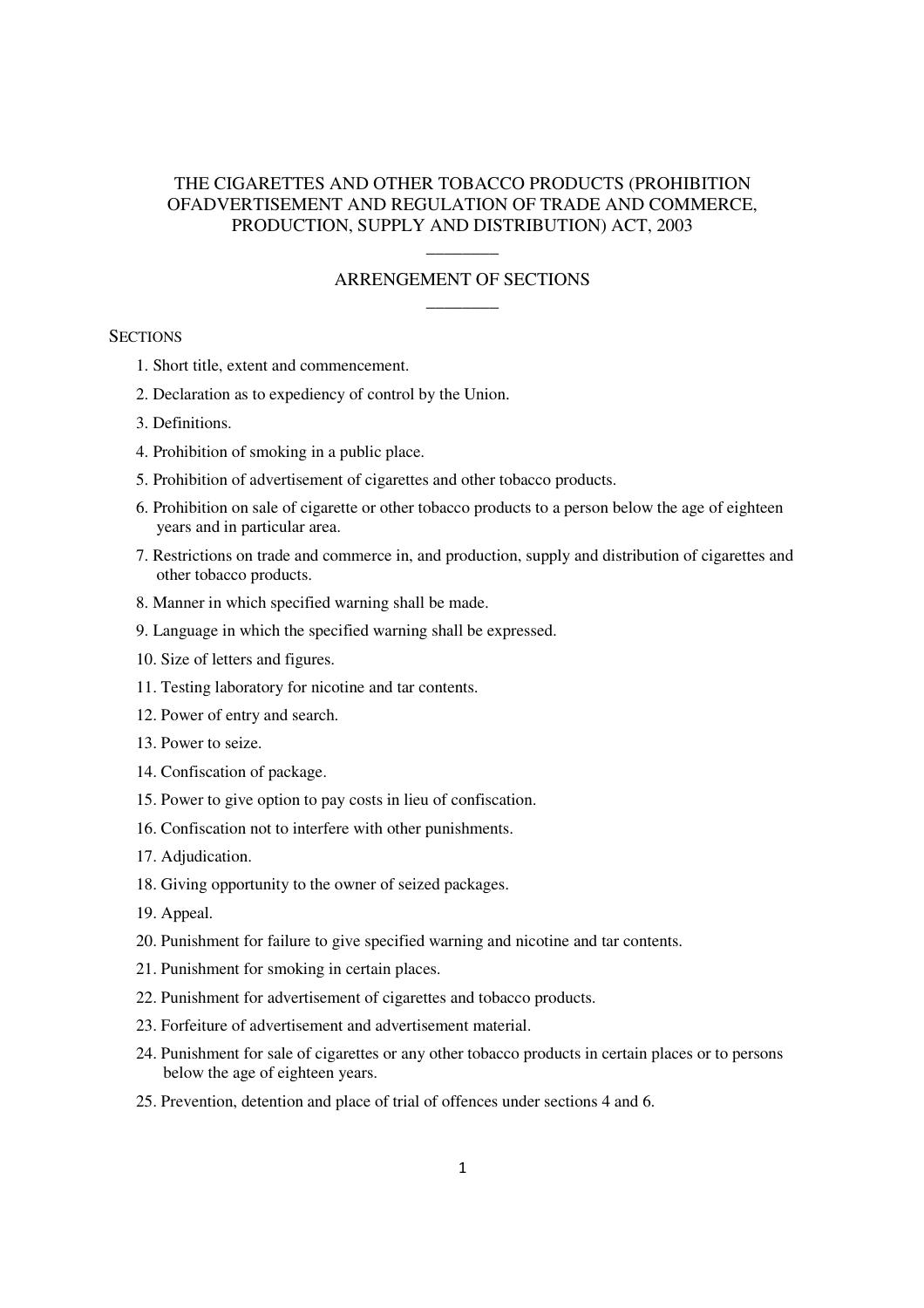# **SECTIONS**

- 26. Offences by companies.
- 27. Offences to be bailable.
- 28. Composition of offences.
- 29. Protection of action taken in good faith.
- 30. Power to add any tobacco products in the Schedule.
- 31. Power of Central Government to make rules.
- 32. Act not to apply to cigarettes of other tobacco products which are exported.
- 33. Repeal and savings.

THE SCHEDULE.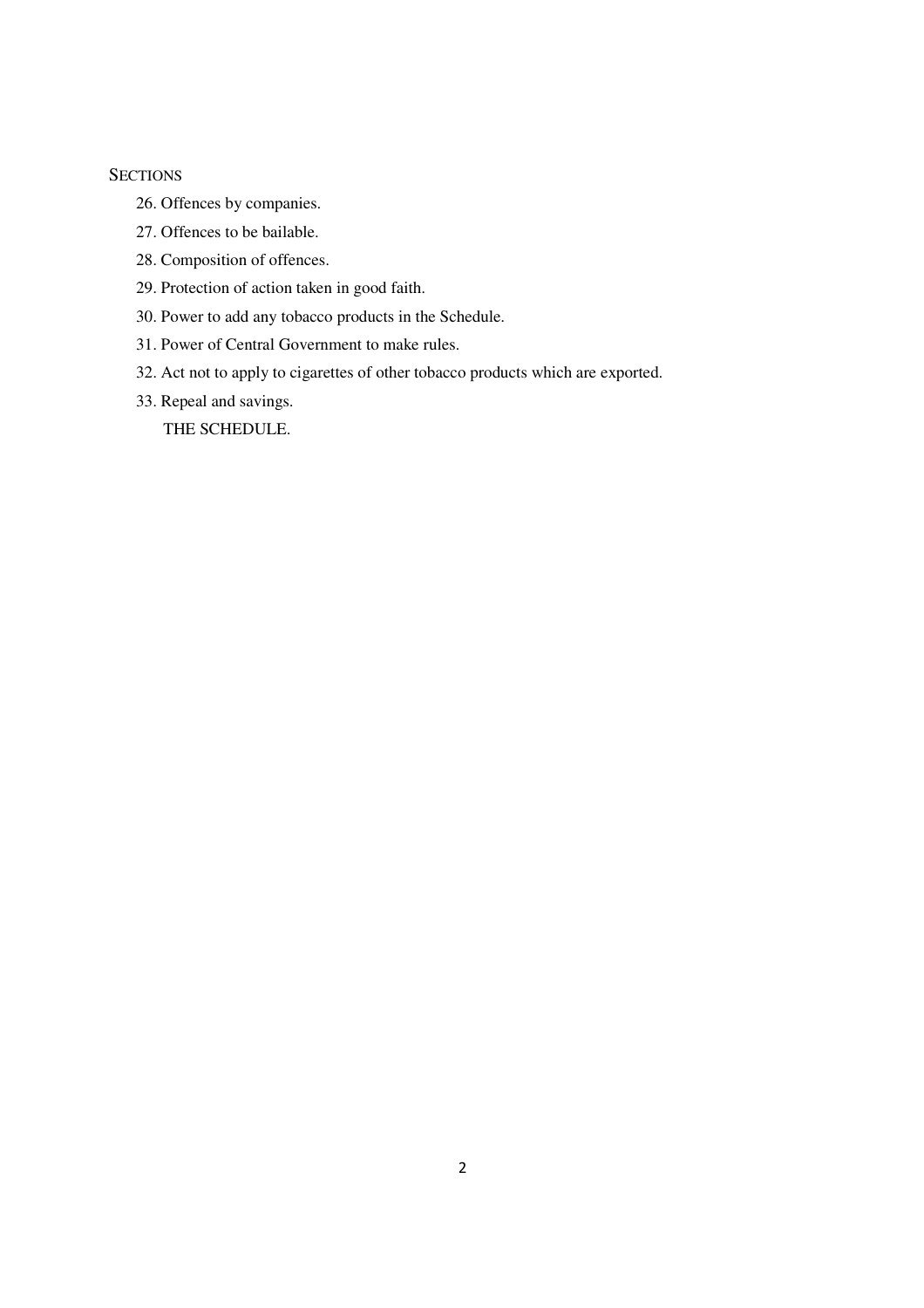# THE CIGARETTES AND OTHER TOBACCO PRODUCTS (PROHIBITION OFADVERTISEMENT AND REGULATION OF TRADE AND COMMERCE, PRODUCTION, SUPPLY AND DISTRIBUTION) ACT, 2003

### ACT NO. 34 OF 2003

[18*th May*, 2003.]

An Act to prohibit the advertisement of, and to provide for the regulation of trade and commerce in, and production, supply and distribution of, cigarettes and other tobacco products and for matters connected therewith or incidental thereto.

WHEREAS, the Resolution passed by the 39th World Health Assembly (WHO), in its Fourteenth Plenary meeting held on the 15th May, 1986 urged the member States of WHO which have not yet done so to implement the measures to ensure that effective protection is provided to non-smokers from involuntary exposure to tobacco smoke and to protect children and young people from being addicted to the use of tobacco;

AND WHEREAS, the 43rd World Health Assembly in its Fourteenth Plenary meeting held on the 17th May, 1990, reiterated the concerns expressed in the Resolution passed in the 39th World Health Assembly and urged Member States to consider in their tobacco control strategies plans for legislation and other effective measures for protecting their citizens with special attention to risk groups such as pregnant women and children from involuntary exposure to tobacco smoke, discourage the use of tobacco and impose progressive restrictions and take concerted action to eventually eliminate all direct and indirect advertising, promotion and sponsorship concerning tobacco;

AND WHEREAS, it is considered expedient to enact a comprehensive law on tobacco in the public interest and to protect the public health;

AND WHEREAS, it is expedient to prohibit the consumption of cigarettes and other tobacco products which are injurious to health with a view to achieving improvement of public health in general as enjoined by article 47 of the Constitution;

AND WHEREAS, it is expedient to prohibit the advertisement of, and to provide for regulation of trade and commerce, production, supply and distribution of, cigarettes and other tobacco products and for matters connected therewith or incidental thereto:

BE it enacted by Parliament in the Fifty-fourth Year of the Republic of India as follows:–

**1. Short title, extent and commencement.–**(*1*) This Act may be called the Cigarettes and Other Tobacco Products (Prohibition of Advertisement and Regulation of Trade and Commerce, Production, Supply and Distribution) Act, 2003.

(*2*) It extends to the whole of India.

 $\overline{a}$ 

 $(3)$  It shall come into force on such date<sup>1</sup> as the Central Government may, by notification in the Official Gazette, appoint and different dates may be appointed for different provisions of this Act.

**2. Declaration as to expediency of control by the Union**–It is hereby declared that it is expedient in the public interest that the Union should take under its control the tobacco industry.

<sup>1. 1</sup>st December, 2007, sub-sections (*1*), (*2*), (*3*) and (*4*) of sec. 7, ss. 8, 9, 10 and 20, *vide* notification No. S.O. 1955(E), dated 16th November, 2007, *see* Gazette of India, Extraordinary, Part II, sec 3(*ii*).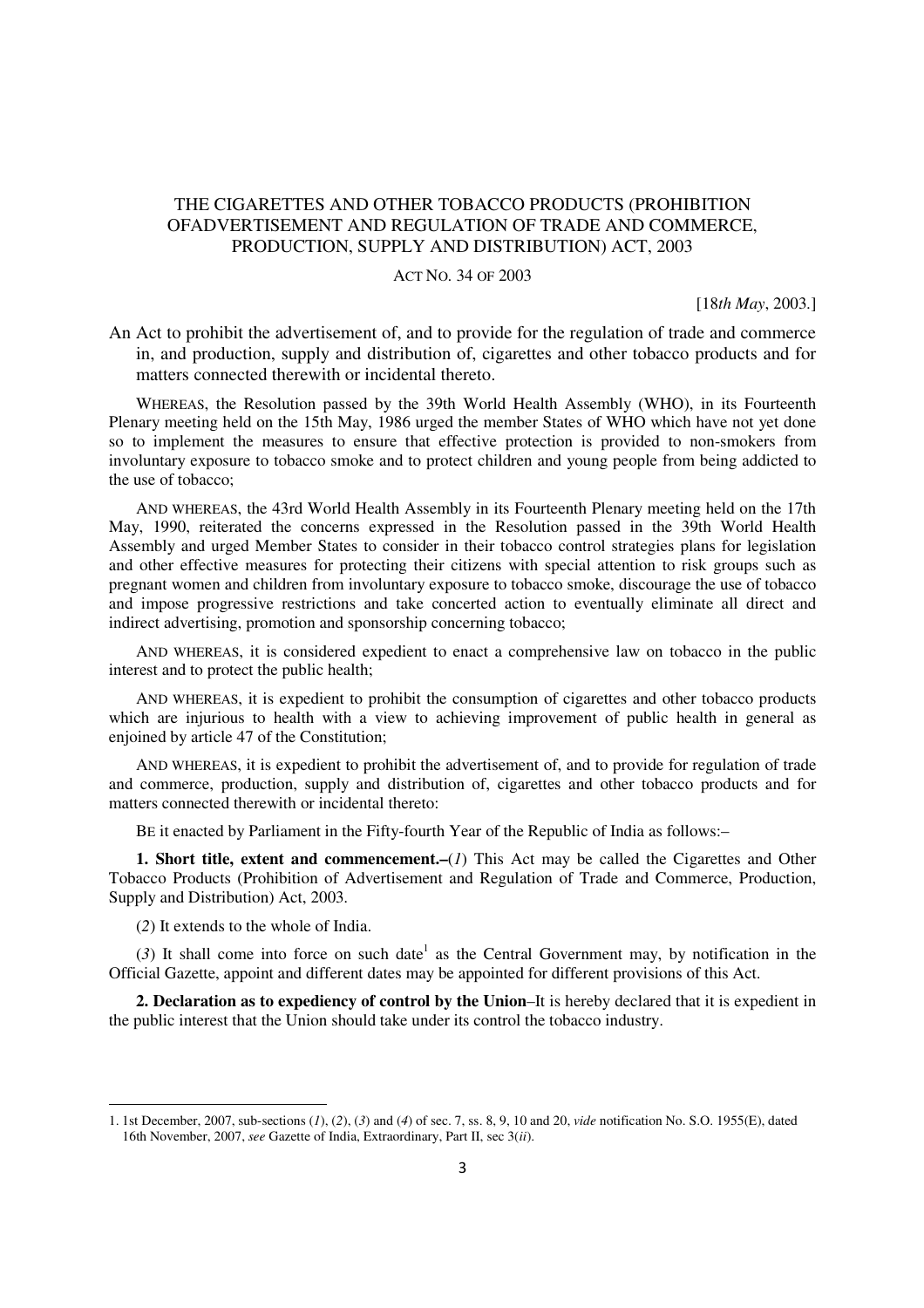**3. Definitions.**–In this Act, unless the context otherwise requires,–

(*a*) "advertisement" includes any visible representation by way of notice, circular, label, wrapper or other document and also includes any announcement made orally or by any means of producing or transmitting light, sound, smoke or gas;

(*b*) "cigarette" includes,–

(*i*) any roll of tobacco wrapped in paper or in any other substance not containing tobacco,

(*ii*) any roll of tobacco wrapped in any substance containing tobacco, which, by reason of its appearance, the type of tobacco used in the filter, or its packaging and labelling is likely to be offered to, or purchased by, consumers as cigarette, but does not include *beedi*, cheroot and cigar;

(*c*) "distribution" includes distribution by way of samples, whether free or otherwise;

(*d*) "export", with its grammatical variations and cognate expressions, means taking out of India to a place outside India;

(*e*) "foreign language" means a language which is neither an Indian language nor the English language;

(*f*) "import", with its grammatical variations and cognate expressions, means bringing into India from a place outside India;

(*g*) "Indian language" means a language specified in the Eighth Schedule to the Constitution, and includes any dialect of such language;

(*h*) "label" means any written, marked, stamped, printed or graphic matter, affixed to, or appearing upon, any package;

(*i*) "package" includes a wrapper, box, carton, tin or other container;

(*j*) "prescribed" means prescribed by rules made under this Act;

(*k*) "production", with its grammatical variations and cognate expressions, includes the making of cigarettes, cigars, cheroots, *beedis*, cigarette tobacco, pipe tobacco, *hookah* tobacco, chewing tobacco, *pan masala* or any chewing material having tobacco as one of its ingredients (by whatever name called) or snuff and shall include–

(*i*) packing, labellingor re-labelling, of containers;

(*ii*) re-packing from bulk packages to retail packages; and

(*iii*) the adoption of any other method to render the tobacco product marketable;

(*l*) "public place" means any place to which the public have access, whether as of right or not, and includes auditorium, hospital buildings, railway waiting room, amusement centres, restaurants, public offices, court buildings, educational institutions, libraries, public conveyances and the like which are visited by general public but does not include any open space;

(*m*) "sale", with its grammatical variations and cognate expressions, means any transfer of property in goods by one person to another, whether for cash or on credit, or by way of exchange, and whether wholesale or retail, and includes an agreement for sale, and offer for sale and exposure for sale;

(*n*) "smoking", means smoking of tobacco in any form whether in the form of cigarette, cigar, *beedis* or otherwise with the aid of a pipe, wrapper or any other instruments;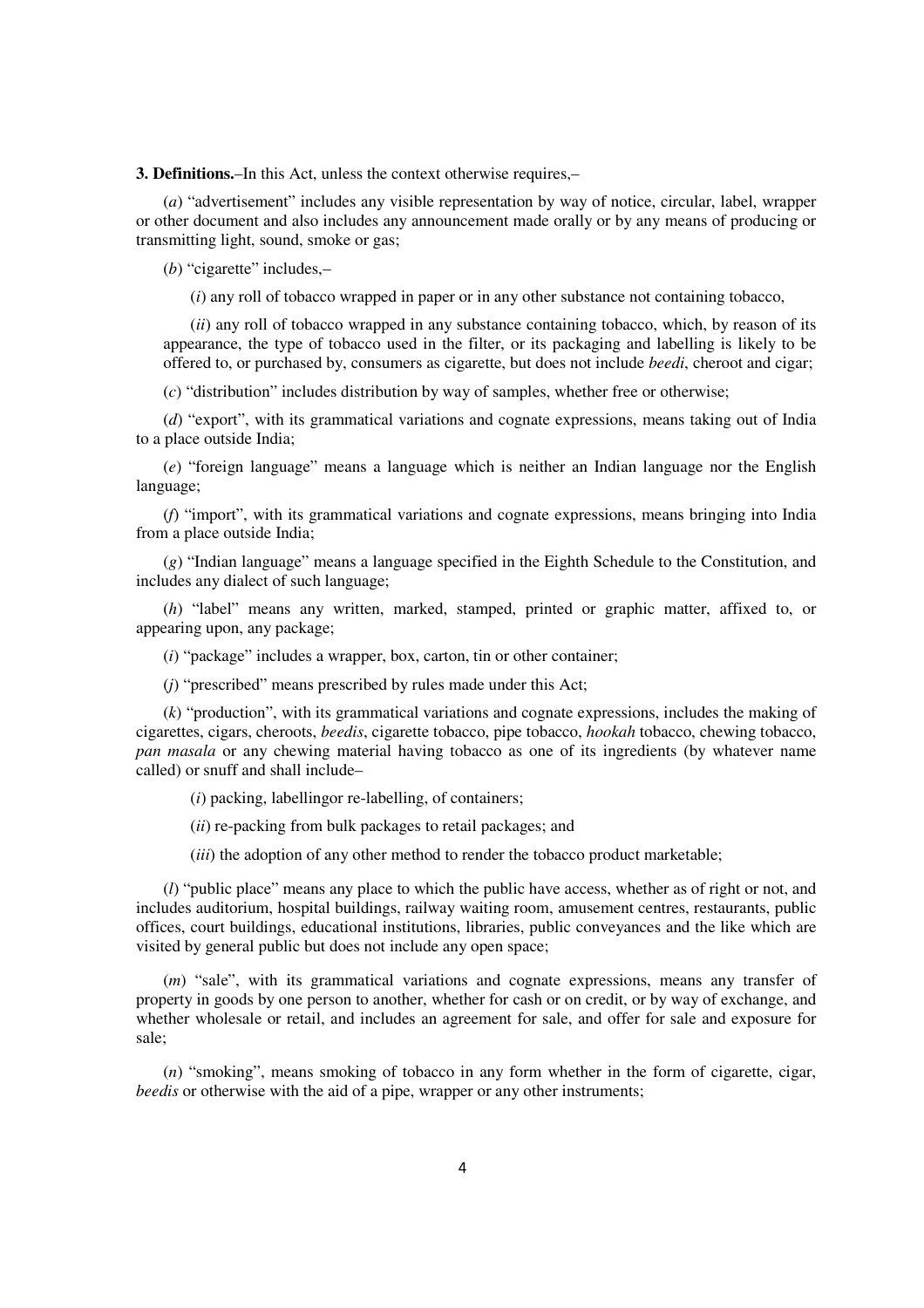(*o*) "specified warning" means such warnings against the use of cigarettes or other tobacco products to be printed, painted or inscribed on packages of cigarettes or other tobacco products in such form and manner as may be prescribed by rules made under this Act;

(*p*) "tobacco products" means the products specified in the Schedule.

# **STATE AMENDMENT**

#### **Maharashtra**

**Amendment of section 3 of Act 34 of 2003.**–In section 3 of the Cigarettes and Other Tabacco Products (Prohibition of Advertisement and Regulation of Trade and Commerce, Production, Supply and Distribution) Act, 2003 (hereinafter referred to as "the principal Act"), after clause (*e*), the following clause shall be inserted, namely:–

"(*ee*) "hookah bar" means an establishment where people gather to smoke tobacco from a community hookah or narghile which is provided individually;"

[*Vide* Maharashtra Act 60 of 2018, s. 2.]

#### **Gujarat**

**Amendment of section 3 of Act 34 of 2003.**–In the Cigarettes and Other Tobacco Products (Prohibition of Advertisement and Regulation of Trade and Commerce, Production, Supply and Distribution) Act, 2003 (hereinafter referred to as "the principal Act"), in section 3, after clause (*e*), the following clause shall be inserted, namely:–

"(*ee*) "hookah bar" means an establishment where people gather to smoke tobacco from a communal hookah or narghile which is provided individually;".

[*Vide* Gujarat Act 27 of 2017, s. 2.]

**4. Prohibition of smoking in a public place.**–No person shall smoke in any public place:

Provided that in a hotel having thirty rooms or a restaurant having seating capacity of thirty persons or more and in the airports, a separate provision for smoking area or space may be made.

# **STATE AMENDMENT**

# **Gujarat**

**Insertion of new section 4A is Act 34 of 2003.**–In the principal Act, after section 4, the following section shall be inserted, namely:–

**Prohibition of hookah bar.-"4A.–Notwithstanding anything contained in this Act, no person shall,** either on his own or on behalf of any other person, open or run any hookah bar in any place including the eating house.

*Explanation.*– The term "eating house" shall have the same meaning as assigned to it by clause (5A) of section 2 of the Gujarat Police Act, 1951 (Bom. XXII of 1951).".

[*Vide* Gujarat Act 27 of 2017, s. 3.]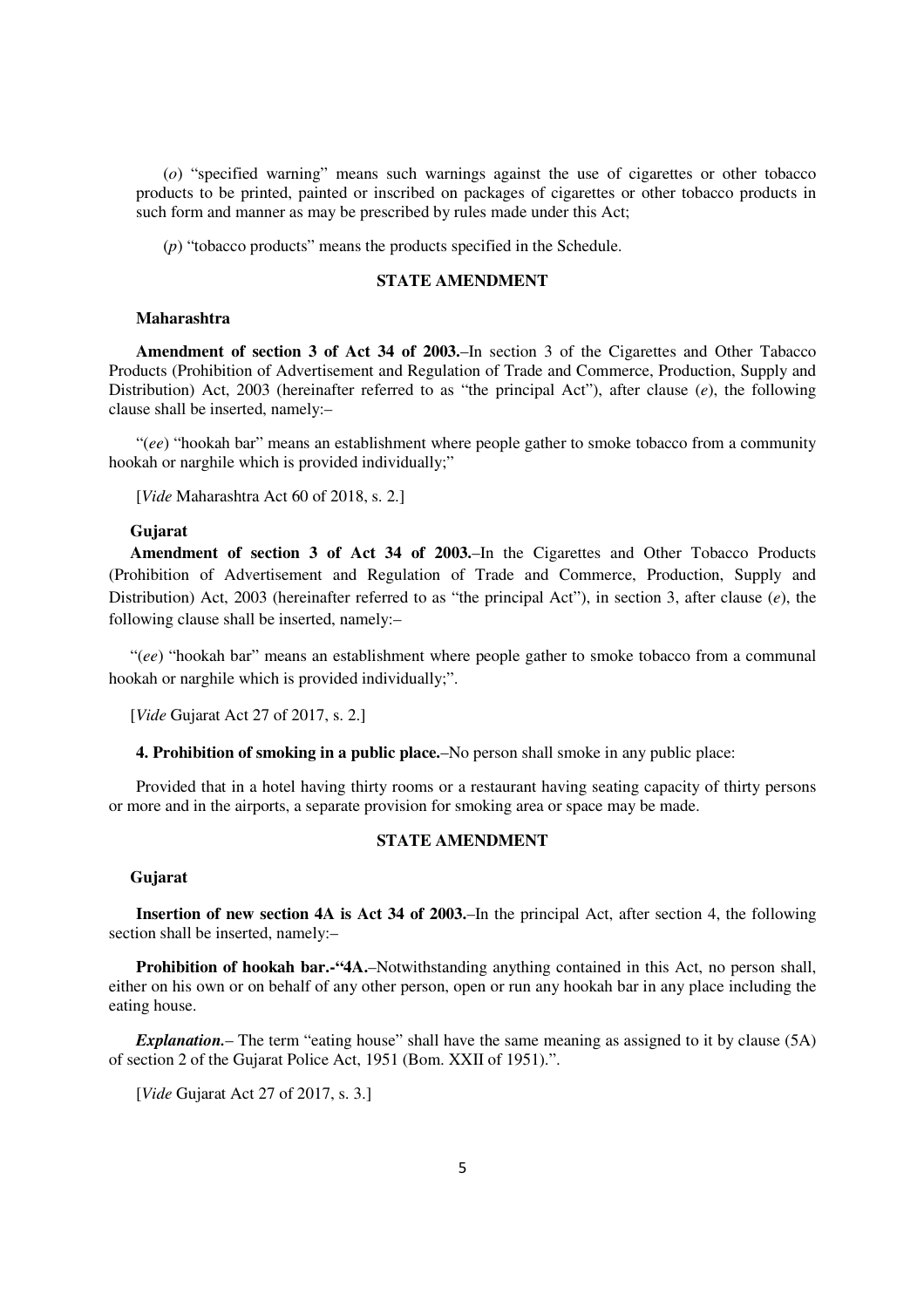#### **Maharashtra**

**Insertion of new section 4A in Act 34 of 2003.**–After section 4 of the principal Act, the following section shall be inserted, namely:–

**Prohibition of hookab bar.–"4A.**–Notwithstading anything contained in this Act, no person shall, either on his own or on behalf of any other person, open or run any hookah bar in any place including the eating house.

*Explanation*.–The term "eating house" shall have the same meaning as assigned to it in clause (5A) of section 2 of the Maharashtra Police Act (XXII of 1951).".

[*Vide* Maharashtra Act 60 of 2018, s. 3.]

**5. Prohibition of advertisement of cigarettes and other tobacco products.–** $(I)$  **No person engaged** in, or purported to be engaged in the production, supply or distribution of cigarettes or any other tobacco products shall advertise and no person having control over a medium shall cause to be advertised cigarettes or any other tobacco products through that medium and no person shall take part in any advertisement which directly or indirectly suggests or promotes the use or consumption of cigarettes or any other tobacco products.

(*2*) No person, for any direct or indirect pecuniary benefit, shall–

(*a*) display, cause to display, or permit or authorise to display any advertisement of cigarettes or any other tobacco product; or

(*b*) sell or cause to sell, or permit or authorise to sell a film or video tape containing advertisement of cigarettes or any other tobacco product; or

(*c*) distribute, cause to distribute, or permit or authorise to distribute to the public any leaflet, hand-bill or document which is or which contains an advertisement of cigarettes or any other tobacco product; or

(*d*) erect, exhibit, fix or retain upon or over any land, building, wall, hoarding, frame, post or structure or upon or in any vehicle or shall display in any manner whatsoever in any place any advertisement of cigarettes or any other tobacco product:

Provided that this sub-section shall not apply in relation to–

(*a*) an advertisement of cigarettes or any other tobacco product in or on a package containing cigarettes or any other tobacco product;

(*b*) advertisement of cigarettes or any other tobacco product which is displayed at the entrance or inside a warehouse or a shop where cigarettes and any other tobacco products are offered for distribution or sale.

(*3*) No person, shall, under a contract or otherwise promote or agree to promote the use or consumption of–

(*a*) cigarettes or any other tobacco product; or

(*b*) any trade mark or brand name of cigarettes or any other tobacco product in exchange for a sponsorship, gift, prize or scholarship given or agreed to be given by another person.

**6. Prohibition on sale of cigarette or other tobacco products to a person below the age of eighteen years and in particular area.**–No person shall sell, offer for sale, or permit sale of, cigarette or any other tobacco product–

(*a*) to any person who is under eighteen years of age, and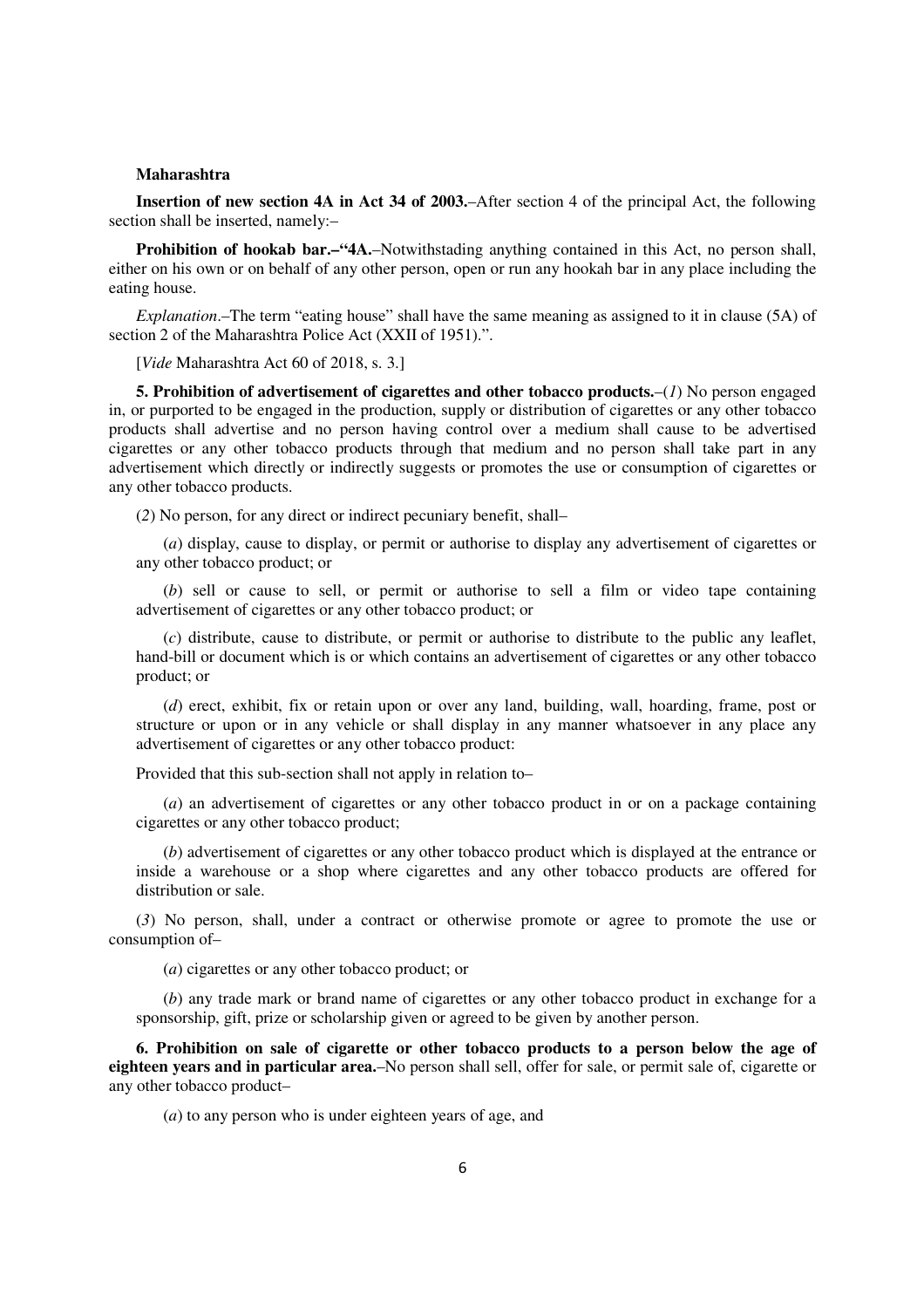(*b*) in an area within a radius of one hundred yards of any educational institution.

**7. Restrictions on trade and commerce in, and production, supply and distribution of cigarettes and other tobacco products.**–(*1*) No person shall, directly or indirectly, produce, supply or distribute cigarettes or any other tobacco products unless every package of cigarettes or any other tobacco products produced, supplied or distributed by him bears thereon, or on its label <sup>1</sup>[such specified warning including a pictorial warning as may be prescribed.]

(*2*) No person shall carry on trade or commerce in cigarettes or any other tobacco products unless every package of cigarettes or any other tobacco products sold, supplied or distributed by him bears thereon, or on its label, the specified warning.

(*3*) No person shall import cigarettes or any other tobacco products for distribution or supply for a valuable consideration or for sale in India unless every package of cigarettes or any other tobacco products so imported by him bears thereon, or on its label, the specified warning.

(*4*) The specified warning shall appear on not less than one of the largest panels of the package in which cigarettes or any other tobacco products have been packed for distribution, sale or supply for a valuable consideration.

(*5*) No person shall, directly or indirectly, produce, supply or distribute cigarettes or any other tobacco products unless every package of cigarettes or any other tobacco products produced, supplied or distributed by him indicates thereon, or on its label, the nicotine and tar contents on each cigarette or as the case may be on other tobacco products along with the maximum permissible limits thereof:

Provided that the nicotine and tar contents shall not exceed the maximum permissible quantity thereof as may be prescribed by rules made under this Act.

**8. Manner in which specified warning shall be made.**–(*1*) The specified warning on a package of cigarettes or any other tobacco products shall be–

(*a*) legible and prominent;

(*b*) conspicuous as to size and colour;

(*c*) in such style or type of lettering as to be boldly and clearly presented in distinct contrast to any other type, lettering or graphic material used on the package or its label and shall be printed, painted or inscribed on the package in a colour which contrasts conspicuously with the background of the package or its labels.

(*2*) The manner in which a specified warning shall be printed, painted or inscribed on a package of cigarettes or any other tobacco products shall be such as may be specified in the rules made under this Act.

(*3*) Every package containing cigarettes or any other tobacco products shall be so packed as to ensure that the specified warning appearing thereon, or on its label, is, before the package is opened, visible to the consumer.

**9. Language in which the specified warning shall be expressed.**–(*1*) Where the language used on a package containing cigarettes and any other tobacco products or on its label is–

(*a*) English, the specified warning shall be expressed in the English language;

 $\overline{a}$ 

<sup>1.</sup> Subs. by Act 38 of 2007, s. 2, for certain words (w.e.f. 24-9-2007).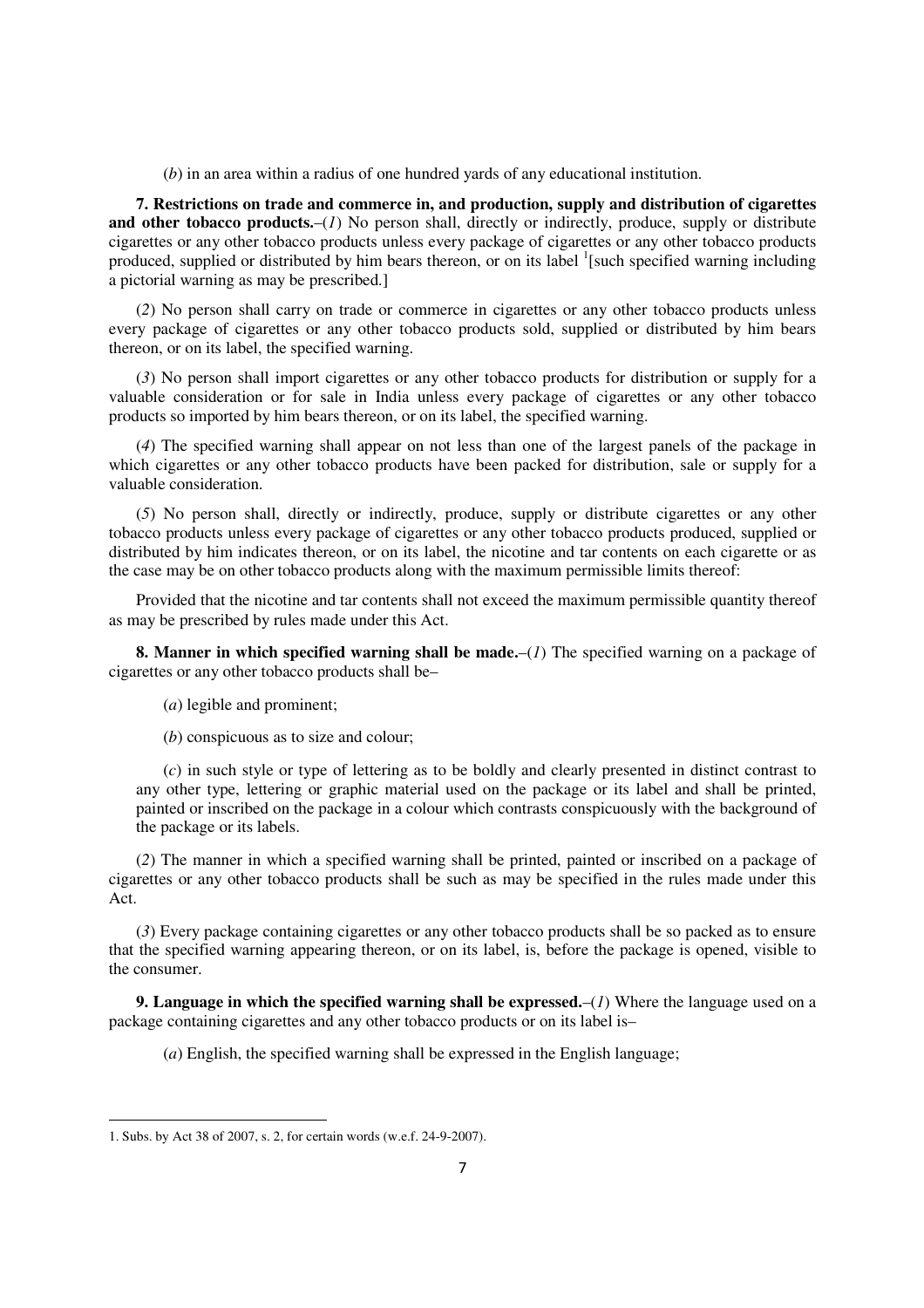(*b*) any Indian language or languages, the specified warning shall be expressed in such Indian language or languages;

(*c*) both English and one or more Indian languages, the specified warning shall be expressed in the English language as well as in such Indian language or languages;

(*d*) partly English and partly any Indian language or languages, the specified warning shall be expressed in the English language as well as in such Indian language or languages;

(*e*) any foreign language, the specified warning shall be expressed in the English language;

(*f*) partly any foreign language and partly English or any Indian language or languages, the specified warning shall be expressed in the English language as well as in such Indian language or languages.

(*2*) No package of cigarettes or any other tobacco products or its label shall contain any matter or statement which is inconsistent with, or detracts from, the specified warning.

**10. Size of letters and figures.**–No specified warning or indication of nicotine and tar contents in cigarettes and any other tobacco products shall be deemed to be in accordance with the provisions of this Act if the height of each letter or figure, or both the used on such warning and indication is less than the height as may be prescribed by rules made under this Act.

**11. Testing laboratory for nicotine and tar contents.**–For purposes of testing the nicotine and tar contents in cigarettes and any other tobacco products the Central Government shall by notification in the Official Gazette grant recognition to such testing laboratory as that Government may deem necessary.

**12. Power of entry and search.**–(*1*) Any police officer, not below the rank of a sub-inspector or any officer of State Food or Drug Administration or any other officer, holding the equivalent rank being not below the rank of Sub-Inspector of Police, authorise side by the Central Government or by the State Government may, if he has any reason to suspect that any provision of this Act has been, or is being, contravened, enter and search in the manner prescribed, at any reasonable time, any factory, building, business premises or any other place,–

(*a*) where any trade or commerce in cigarettes or any other tobacco products is carried on or cigarettes or any other tobacco products are produced, supplied or distributed; or

(*b*) where any advertisement of the cigarettes or any other tobacco products has been or is being made.

(*2*) The provisions of the Code of Criminal Procedure, 1973(2 of 1974), shall apply to every search and seizure made under this Act.

# **STATE AMENDMENT**

#### **Gujarat**

**Amendment of Section 12 of Act 34 of 2003.**–In the principal Act, in section 12, in sub-section  $(I)$ ,–

(*i*) in clause (*b*), the words "or" shall be added at the end;

 $(ii)$  after clause  $(b)$ , the following clause shall be added, namely:-

"(*c*) where any hookas bar is being run.".

[*Vide* Gujarat Act 27 of 2017, s. 4.]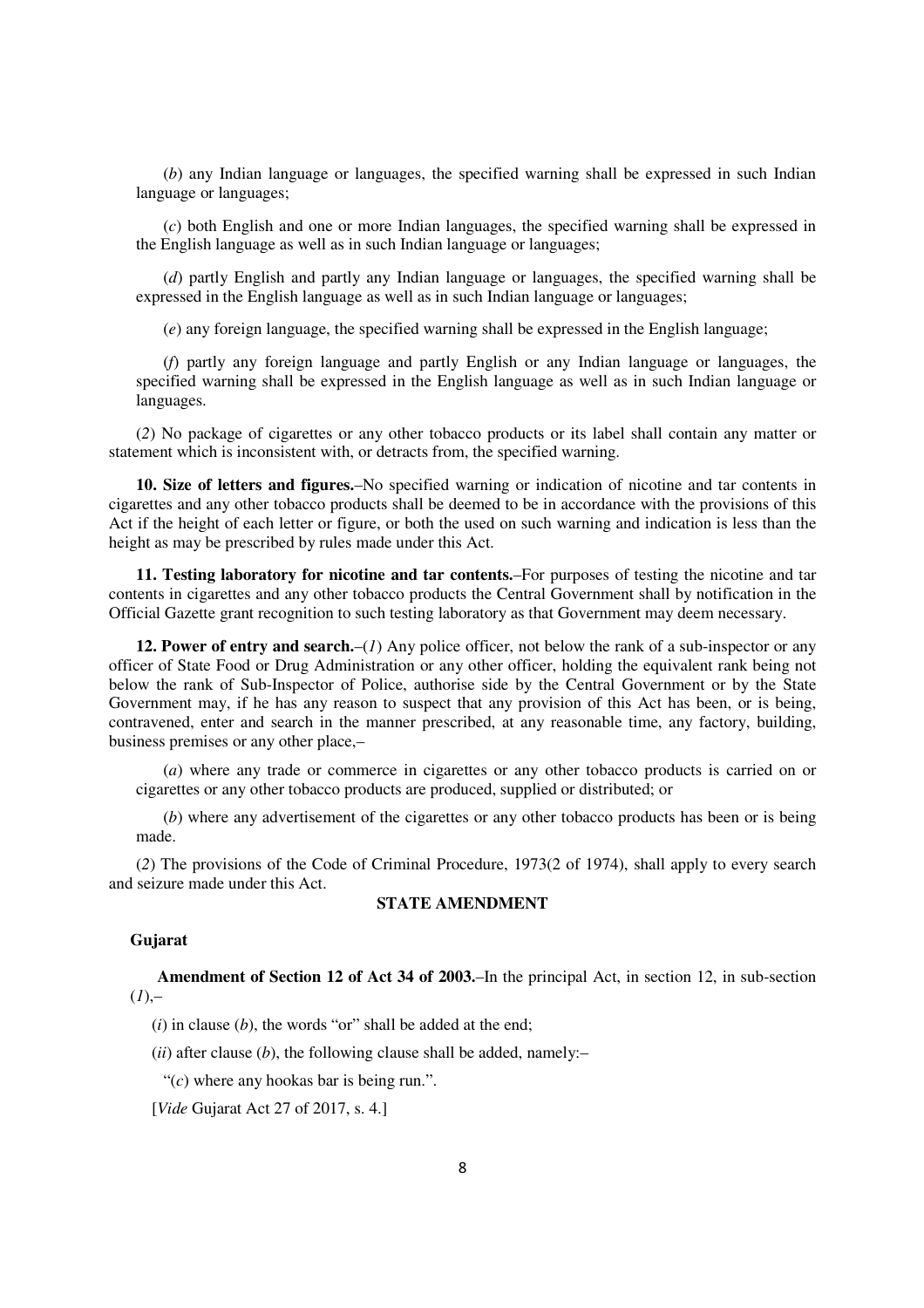#### **Maharashtra**

**Amendment of section 12 of Act 34 of 2003.**–In section 12 of the principal Act, in sub-section (*1*),–

 $(i)$  in clause  $(b)$ , after the word "made" the word "; or" shall be added;

 $(ii)$  after clause  $(b)$ , the following clause shall be added, namely:-

"(*c*) where any hookah bar is being run.".

[*Vide* Maharashtra Act 60 of 2018, s. 4.]

**13. Power to seize.**–(*1*) If any police officer, not below the rank of a sub-inspector or any officer of State Food or Drug Administration or any other officer, holding the equivalent rank being not below the rank of Sub-Inspector of Police, authorised by the Central Government or by the State Government, has any reason to believe that,–

(*a*) in respect of any package of cigarettes or any other tobacco products, or

(*b*) in respect of any advertisement of cigarettes or any other tobacco products,

the provisions of this Act have been, or are being, contravened, he may seize such package or advertisement material in the manner prescribed.

(*2*) No package of cigarettes or any other tobacco products or advertisement material seized under clause (*a*) of sub-section (*1*) shall be retained by the officer who seized the package or advertisement material for a period exceeding ninety days from the date of the seizure unless the approval of the District Judge, within the local limits of whose jurisdiction such seizure was made, has been obtained for such retention.

### **STATE AMENDMENT**

#### **Gujarat**

**Insertion of new section 13A in Act 34 of 2003.**–In the principal Act, after section 13, the following section shall be inserted, namely:–

**Power to seize.**–**"13A** If any police officer, not below the rank of a Sub-Inspector, authorized by the State Government, has reason to believe that the provisions of section 4A have been, or are being, contravened, he may seize any material or article used as a subject or means of hookah bar.".

[*Vide* Gujarat Act 27 of 2017, s. 5.]

#### **Maharashtra**

**Insertion of new section 13A in Act 34 of 2003.**–After section 13 of the principal Act, the following section shall be inserted, namely:–

**Power to seize.–"13A.**–If any police officer, not below the rank of Assistant Police Inspector, authorized by the State Government, has reason to believe that the provisions 4A have been, or are being, contravened, he may seize any material or article used as a subject or means of hookah bar.".

[*Vide* Maharashtra Act 60 of 2018, s. 5.]

**14. Confiscation of package.**–Any package of cigarettes or any other tobacco products or any advertisement material of cigarettes or any other tobacco products, in respect of which any provision of this Act has been or is being contravened, shall be liable to be confiscated:

Provided that, where it is established to the satisfaction of the court adjudging the confiscation that the person in whose possession, power or control any such package of cigarettes orany other tobacco products is found is not responsible for the contravention of the provisions of this Act, the Court may,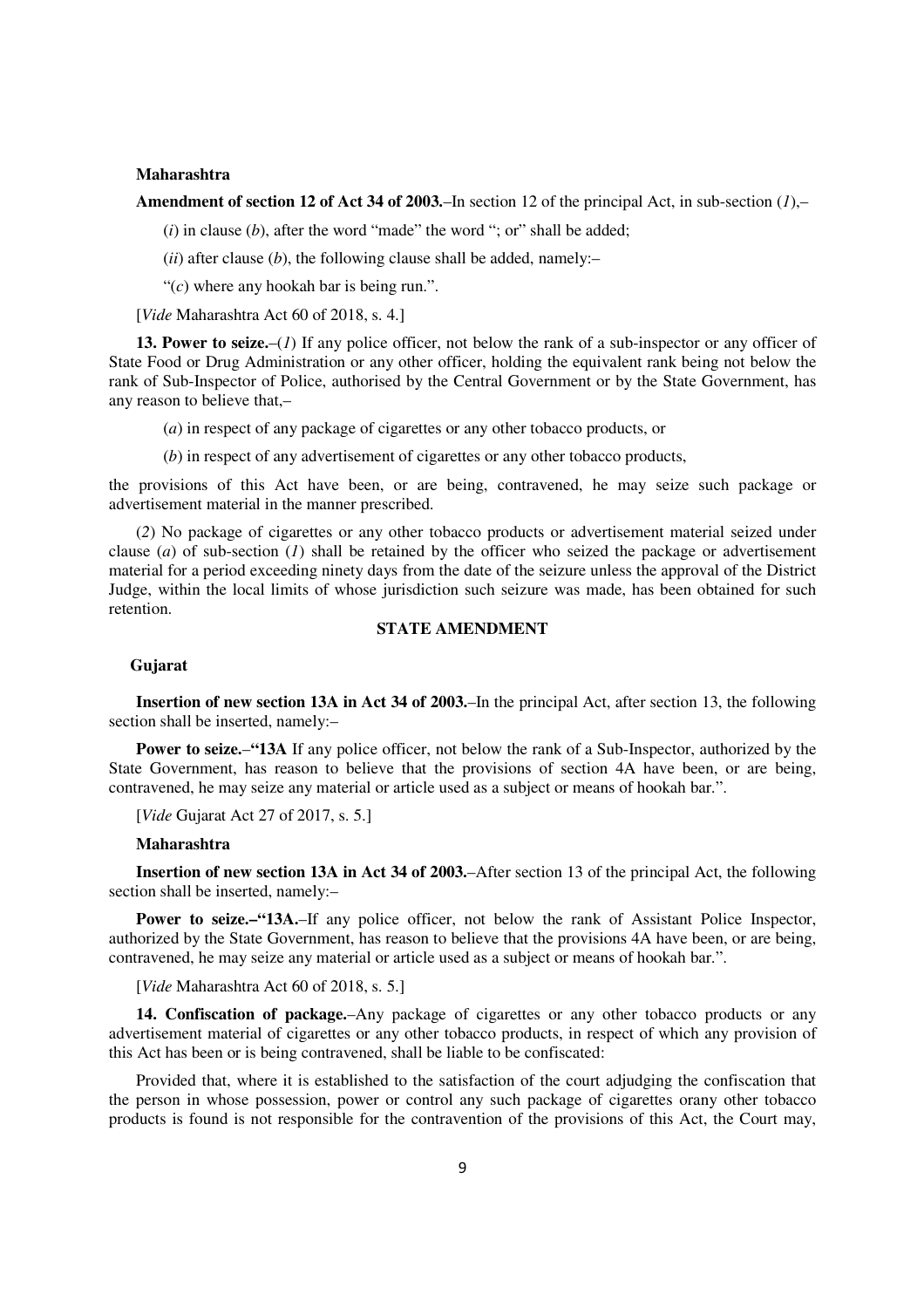instead of making an order for the confiscation of such package, make such other order authorised by this Act against the person guilty of the breach of the provisions of this Act as it may think fit.

**15. Power to give option to pay costs in lieu of confiscation.**–(*1*) Whenever any confiscation of any package of cigarettes or any other tobacco products is authorised by this Act, the court adjudging it may, subject to such conditions as may be specified in the order adjudging the confiscation, give to the owner thereof an option to pay, in lieu of confiscation, costs which shall be equal to the value of the goods confiscated.

(*2*) On payment of the costs ordered by the court, the seized packages shall be returned to the person from whom they were seized on condition that such person shall, before making any distribution, sale or supply of such packages of cigarettes or other tobacco products, get the specified warning and indication of nicotine and tar contents incorporated on each such package.

**16. Confiscation not to interfere with other punishments.**–No confiscation made, costs ordered to be paid under this Act shall prevent the infliction of any punishment to which the person affected thereby is liable under the provisions of this Act or under any other law.

**17. Adjudication.**–Any confiscation of cigarettes or any other tobacco products may be adjudged or costs may be ordered to be paid,–

(*a*) without any limit, by the principal civil court of original jurisdiction within the local limits of whose jurisdiction such confiscation has been made, costs have been ordered to be paid,

(*b*) subject to such limits as may be specified by the Central Government in this behalf, by such other court, not below a civil court having pecuniary jurisdiction exceeding rupees five thousand, as the Central Government may, by notification in the Official Gazette, authorise in this behalf.

**18. Giving opportunity to the owner of seized packages.**–(*1*) No order adjudging confiscation or directing payment of costs shall be made unless the owner or person in possession of the package of cigarettes or any other tobacco products has been given a notice in writing informing him of the grounds on which it is proposed to confiscate such package, and giving him a reasonable opportunity of making a representation in writing, within such reasonable time as may be specified in the notice, against the confiscation mentioned therein, and, if he so desires, of being heard personally or through a representative in the matter:

Provided that, where no such notice is given within a period of ninety days from the date of the seizure of the package of cigarettes or of any other tobacco products, such package shall be returned, after the expiry of that period, to the owner or the person from whose possession it was seized.

(*2*) Save as otherwise provided in sub-section (*1*), the provisions of the Code of Civil Procedure, 1908 (5 of 1908), shall, as far as may be, apply to every proceeding referred to in sub-section (*1*).

**19. Appeal.**–(*1*) Any person, aggrieved by any decision of the court adjudging a confiscation, ordering the payment of costs, may prefer an appeal to the court to which an appeal lies from the decision of such court.

(*2*) The appellate court may, after giving to the appellant an opportunity of being heard, pass such order as it thinks fit confirming, modifying or reversing the decision or order appealed against or may send back the case with such directions as it may think fit for a fresh decision or adjudication, as the case may be, after taking additional evidence, if necessary:

Provided that an order enhancing any fine in lieu of confiscation or confiscating of goods of greater value shall not be made under this section unless the appellant has had an opportunity of making a representation and, if he so desires, of being heard in person or through a representative in his defence.

(*3*) No further appeal shall lie against the order of the court of appeal.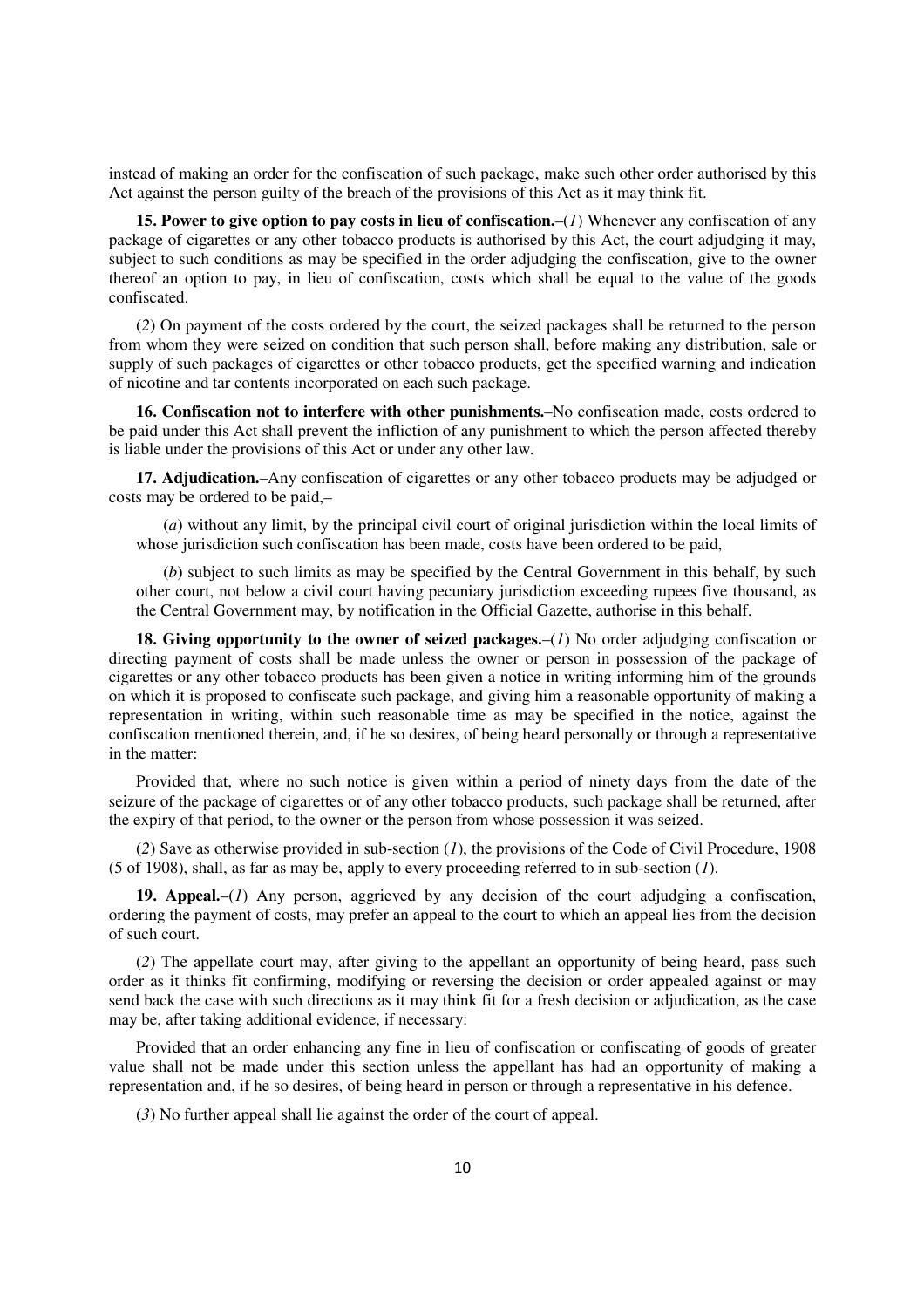**20. Punishment for failure to give specified warning and nicotine and tar contents.**–(*1*) Any person who produces or manufactures cigarettes or tobacco products, which do not contain, either on the package or on their label, the specified warning and the nicotine and tar contents, shall in the case of first conviction be punishable with imprisonment for a term which may extend to two years, or with fine which may extend to five thousand rupees, or with both, and for the second or subsequent conviction, with imprisonment for a term which may extend to five years and with fine which may extend to ten thousand rupees.

(*2*) Any person who sells or distributes cigarettes or tobacco products which do not contain either on the package or on their label, the specified warning and the nicotine and tar contents shall in the case of first conviction be punishable with imprisonment for a term, which may extend to one year, or with fine which may extend to one thousand rupees, or with both, and, for the second or subsequent conviction, with imprisonment for a term which may extend to two years and with fine which may extend to three thousand rupees.

**21. Punishment for smoking in certain places.**–(*1*) Whoever contravenes the provisions of section 4 shall be punishable with fine which may extend to two hundred rupees.

(*2*) An offence under this section shall be compoundable and shall be tried summarily in accordance with the procedure provided for summary trials in the Code of Criminal Procedure, 1973 (2 of 1974).

# **STATE AMENDMENT**

# **Gujarat**

**Insertion of new section 21A in Act 34 of 2003.** –In the principal Act, after section 21, the following section shall be inserted, namely:–

**Punishment for running hookas bar.–"21A.** –Whoever contravenes the provisions of section 4A shall be punishable with imprisonment which may extend to three years but which shall not be less that one year and with fine which may extend to fifty thousand rupees but which shall not be less than twenty thousand rupees.".

[*Vide* Gujarat Act 27 of 2017, s. 6.]

## **Maharashtra**

**Insertion of new section 21A in Act 34 of 2003.**–After section 21 of the principal Act, the following section shall be inserted, namely:–

**Punishment for running hookah bar.–"21A.–Whoever contravenes the provisions of section 4A,** shall be punishable with imprisonment for a term which may extend to three years but which shall not be less than one year and with fine which may extend to one lakh rupees but which shall not be less than fifty thousand rupees.".

[*Vide* Maharashtra Act 60 of 2018, s. 6.]

**22. Punishment for advertisement of cigarettes and tobacco products.**–Whoever contravenes the provision of section 5 shall, on conviction, be punishable–

(*a*) in the case of first conviction, with imprisonment for a term which may extend to two years or with fine which may extend to one thousand rupees or with both, and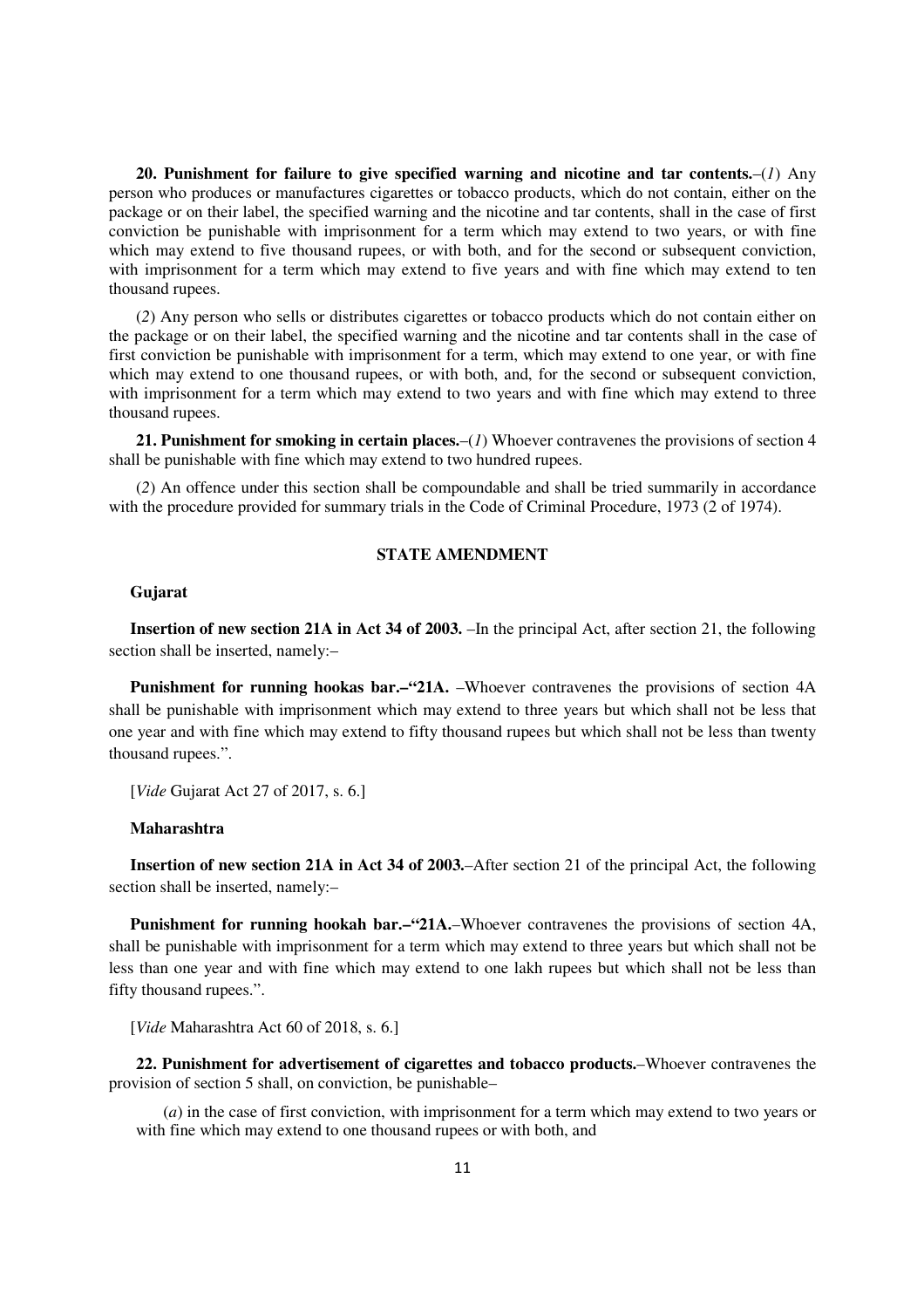(*b*) in the case of second or subsequent conviction with imprisonment for a term which may extend to five years and with fine which may extend to five thousand rupees.

**23. Forfeiture of advertisement and advertisement material.**–Where any person has been convicted under this Act for the contravention of the provision of section 5, the advertisement and the advertisement material for cigarettes and other tobacco products may be forfeited to the Government and such advertisement and advertisement material shall be disposed of in such manner as may be prescribed by rules made under this Act.

**24. Punishment for sale of cigarettes or any other tobacco products in certain places or to persons below the age of eighteen years.**–(*1*) Any person who contravenes the provisions of section 6 shall be guilty of an offence under this Act and shall be punishable with fine which may extend to two hundred rupees.

(*2*) All offences under this section shall be compoundable and shall be tried summarily in accordance with the procedure provided for summary trials in the Code of Criminal Procedure, 1973 (2 of 1974).

**25. Prevention, detention and place of trial of offences under sections 4 and 6.**–(*1*) Notwithstanding anything contained in any other law for the time being in force, the Central Government or the State Government may, by notification in the Official Gazette, authorise one or more persons who shall be competent to act under this Act:

Provided that the person so authorised may, if he has reasonable ground for believing that any person has committed an offence under section 4 or section 6, may detain such person unless the accused person furnishes his name and address, and otherwise satisfies the officer detaining him that he will duly answer any summons or other proceedings which may be taken against him.

(*2*) Any person detained under sub-section (*1*) shall forthwith be taken before Magistrate to be dealt with according to law.

(*3*) Any person committing an offence under section 4 or section 6 shall be tribal for such offence in any place in which he may be or which the State Government may notify in this behalf, as well as in any other place in which he is liable to be tried under any law for the time being in force.

(*4*) Every notification issued under sub-sections (*1*) and (*3*) shall be published in the Official Gazette, and a copy thereof shall be exhibited for information to the public in some conspicuous place or places as the State Government may direct.

(*5*) Every person authorised under sub-section (*1*) shall be deemed to be a public servant within the meaning of section 21 of the Indian Penal Code (45 of 1860).

**26. Offences by companies.**–(*1*) Where an offence under this Act has been committed by a company, every person who, at the time the offence was committed, was in charge of, and was responsible to, the company for the conduct of the business of the company, as well as the company, shall be deemed to be guilty of the offence and shall be liable to be proceeded against and punished accordingly:

Provided that nothing contained in this sub-section shall render any such person liable to any punishment, if he proves that the offence was committed without his knowledge or that he had exercised all due diligence to prevent the commission of such offence.

(*2*) Notwithstanding anything contained in sub-section (*1*), where any offence under this Act has been committed by a company and it is proved that the offence has been committed with the consent or connivance of, or is attributable to any neglect on the part of, any director, manager, secretary or other officer of the company, such director, manager, secretary or other officer shall be proceeded against and punished accordingly.

*Explanation.*–For the purposes of this section,–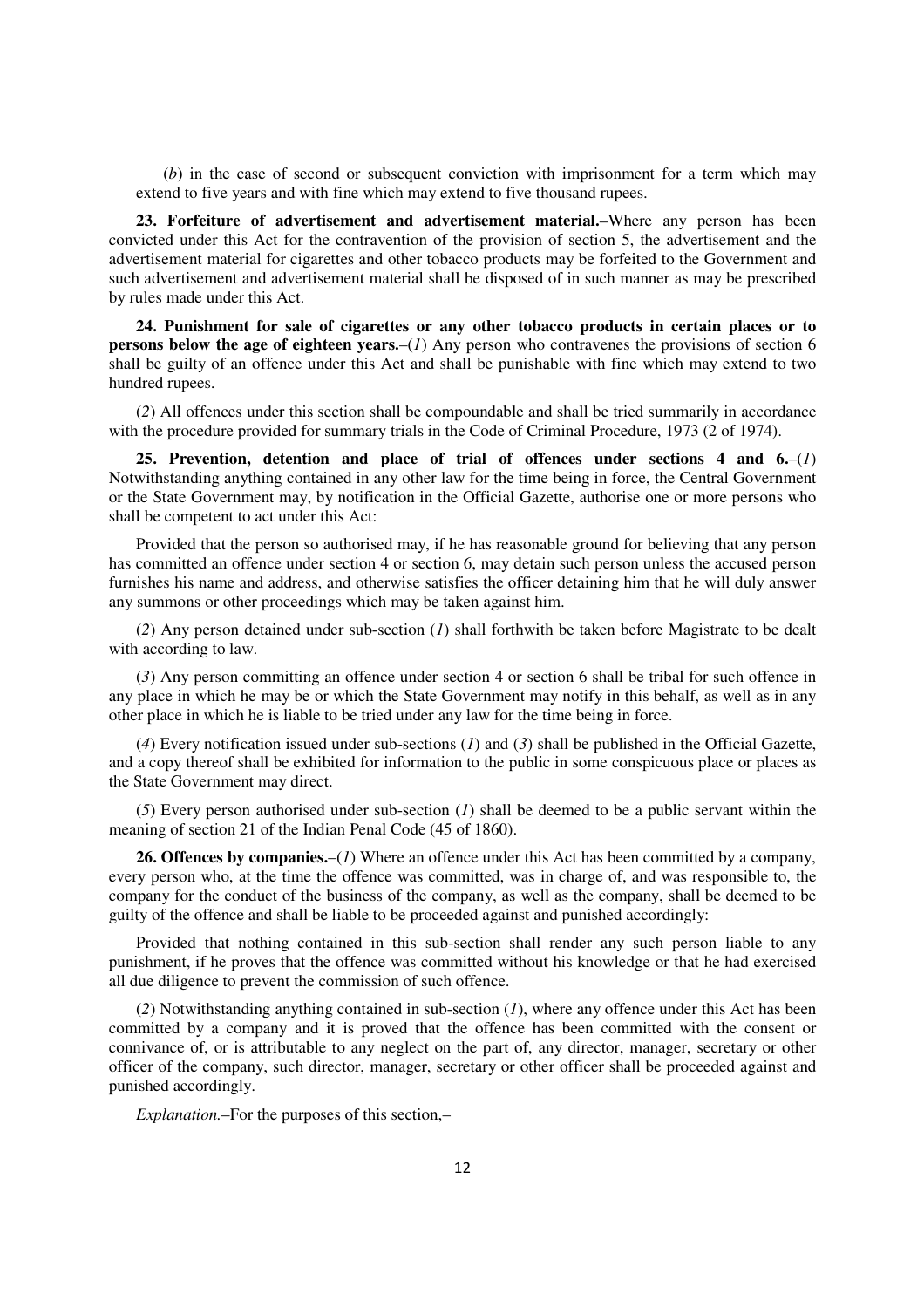(*a*) "company" means a body corporate and includes a firm or other association of individuals; and

(*b*) "director", in relation to a firm, means a partner in the firm.

**27. Offences to be bailable.**–Notwithstanding anything contained in the Code of Criminal Procedure, 1973 (2 of 1974), an offence punishable under this Act shall be bailable.

# **STATE AMENDMENT**

### **Gujarat**

**Insertion of new section 27A in Act 34 of 2003.**–In the principal Act, after section 27, the following section shall be inserted, namely:–

**Offence under section 4A to be cognizable.–
"27A.–An offence under section 4A shall be** cognizable.".

[*Vide* Gujarat Act 27 of 2017, s. 7.]

#### **Maharashtra**

**Insertion of new section 27A in Act 34 of 2003.–**After section 27 of the principal Act, the following section shall be inserted, namely:–

**Offence under section 4A to be cognizable.–"27A.–An** offence under section 4A shall be cognizable.".

[*Vide* Maharashtra Act 60 of 2018, s. 7]

**28. Composition of offences.**–(*1*) Any offence committed under section 4 or section 6 may either before or after the institution of the prosecution be compounded by such officer authorised by Central Government or State Government and for an amount which may not exceed two hundred rupees.

(*2*) Where an offence has been compounded under sub-section (*1*), the offender, if in custody, shall be discharged and no further proceedings shall be taken against him in respect of such offence.

**29. Protection of action taken in good faith.**–No suit, prosecution or other legal proceeding shall lie against the Central Government or any State Government or any officer of the Central Government or any State Government for anything which is in good faith done or intended to be done under this Act.

**30. Power to add any tobacco products in the Schedule.**–The Central Government, after giving by notification in the Official Gazette, not less than three months' notice of its intention so to do, may, by like notification, add any other tobacco product in respect of which it is of opinion that advertisements are to be prohibited and its production, supply and distribution is required to be regulated under this Act, and thereupon the Schedule shall in its application to such products be deemed to be amended accordingly.

**31. Power of Central Government to make rules.**–(*1*) The Central Government may, by notification in the Official Gazette, make rules to carry out the provisions of this Act.

(*2*) Without prejudice to the generality of the foregoing power, such rules may provide for all or any of the following matters, namely:–

(*a*) specify the form and manner in which warning shall be given in respect of cigarettes or other tobacco products under clause (*o*) of section 3;

(*b*) specify the maximum permissible nicotine and tar contents in cigarettes or other tobacco products under the proviso to sub-section (*5*) of section 7;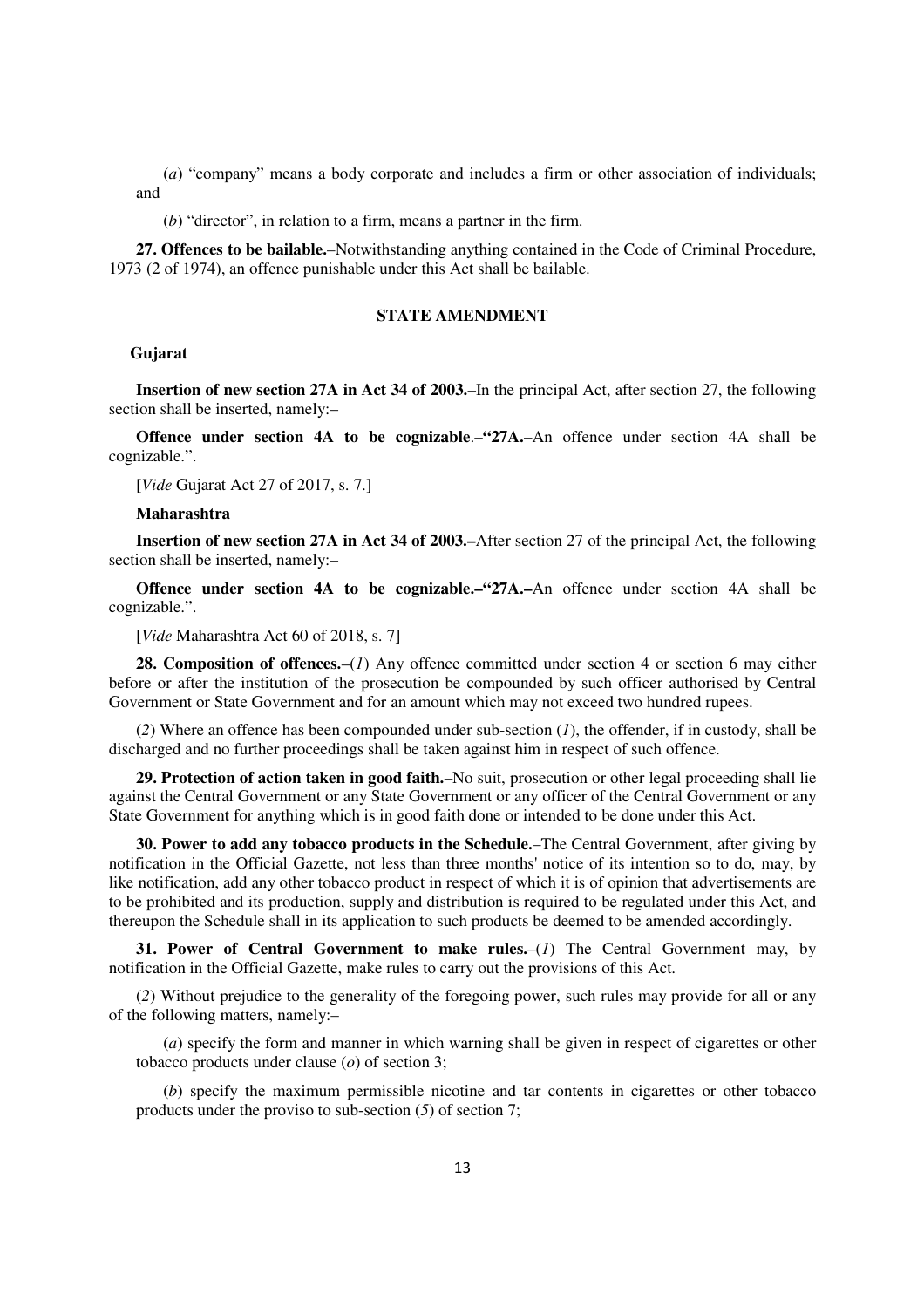(*c*) specify the manner in which the specified warning shall be inscribed on each package of cigarettes or other tobacco products or its label under sub-section (*2*) of section 8;

(*d*) specify the height of the letter or figure or both to be used in specified warning or to indicate the nicotine and tar contents in cigarettes or other tobacco products under section 10;

(*e*) provide for the manner in which entry into and search of any premises is to be conducted and the manner in which the seizure of any package of cigarettes or other tobacco products shall be made and the manner in which seizure list shall be prepared and delivered to the person from whose custody any package of cigarettes or other tobacco products has been seized;

(*f*) provide for any other matter which is required to be, or may be, prescribed.

(*3*) Every rule made under this Act and every notification made under section 30 shall be laid, as soon as may be after it is made, before each House of Parliament, while it is in session, for a total period of thirty days which may be comprised in one session or in two or more successive sessions, and if, before the expiry of the session immediately following the session or the successive sessions aforesaid, both Houses agree in making any modification in the rule or notification or both Houses agree that therule or notification should not be made, the rule or notification shall thereafter have effect only in such modified form or be of no effect, as the case may be; so, however, that any such modification or annulment shall be without prejudice to the validity of anything previously done under that rule or notification.

**32. Act not to apply to cigarettes of other tobacco products which are exported.**–Nothing contained in this Act shall apply to any cigarette or other tobacco products or package of cigarettes or other tobacco products which is exported:

Provided that nothing in this section shall be deemed to authorise the export of any package of cigarettes or other tobacco products, not containing the specified warning and indication of nicotine and tar contents to any country if the law in force in that country requires that the same or similar warning and nicotine and tar contents shall be specified on each package of cigarettes or other tobacco products.

*Explanation.*–For the purpose of this section, any cigarette or other tobacco products or package of cigarettes or other tobacco products shall be deemed to be exported before the commencement of this Act, if the necessary steps for export have already been taken notwithstanding that the actual export has not taken place.

**33. Repeal and savings.**–(*1*) The Cigarettes (Regulation of Production, Supply and Distribution) Act, 1975(49 of 1975), is hereby repealed.

(*2*) Notwithstanding such repeal, anything done or any action taken under the provisions of the aforesaid Act, shall, in so far as such thing or action is not inconsistent with the provisions of this Act, be deemed to have been done or taken under the provisions of this Act as if the said provisions were in force when such thing was done or such action was taken and shall continue in force accordingly until superseded by anything done or any action taken under this Act.